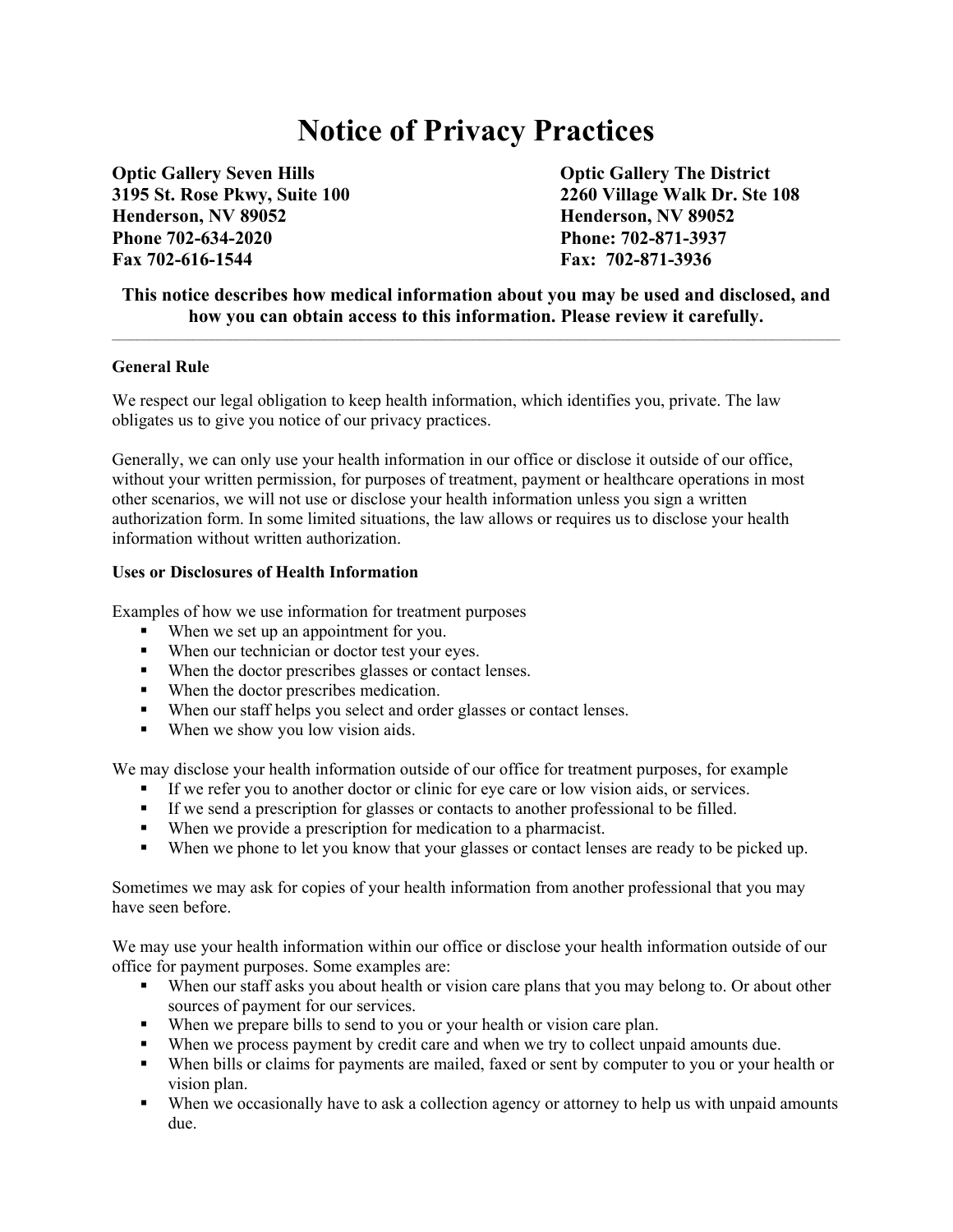We use and disclose your health information for healthcare operations in a number of ways. Healthcare operations relates to administrative and managerial functions that are necessary to run our office. We may use or disclose your health information, for example, for financial or billing audits, for internal quality assurance, for personnel decisions, to enable our doctors to participate in managed care plans, for the defense of legal matters, to develop business plans, and for outside storage of our records.

## **Appointment Reminders**

We may call to remind you of scheduled appointments. We may also call to notify you of other treatments or services available at our office that might help you.

### **Uses & Disclosures Without An Authorization**

In some limited situation, the law allows or requires us to use or disclose your health information without your permission. Not all of these situations will apply to us. Some may never happen at our office at all. Such uses or disclosures are:

- A state or federal law that mandates certain health information to be reported for a specific purpose.
- Public health purposes, such as contagious diseases reporting, investigation or surveillance, and notices to and from the Food and Drug Administration regarding drugs or medical devices.
- Disclosures to government authorities about victims of suspected abuse, neglect or domestic violence.
- Uses and disclosure for health oversight activities, such as for the licensing of doctors, audits by Medicare or Medicaid, or investigation of possible violation of healthcare laws.
- Disclosures for judicial and administrative proceeding, such as in response to subpoenas or orders of courts or administrative agencies.

PEN Publications 800-444-9230

- Disclosures for law enforcement purposes, such as to provide information about someone who is or is suspected to be a victim of a crime; to provide information about a crime at our office; or to report a crime that happened somewhere else.
- Disclosure to medical examiner to identify a deceased person or to determine the cause of death; or to funeral directors to aid in burial; or to organizations that handle organ or tissue donations.
- Uses or disclosures for health related research.
- Uses and disclosures to prevent a serious threat to health or safety.
- Uses or disclosures for specialized government functions, such as for the protection of the president or high ranking government officials; for lawful national intelligence activities; for military purposes; or for the evaluation and health of members of the Foreign Service.
- Disclosures relating to workers' compensation programs.
- **Disclosures to business associates who perform healthcare operations for us and who agree to** keep your health information private.

#### **Other Disclosures**

We will not make any other uses or disclosures of your health information unless you sign a written authorization form. You do not have to sign such a form. If you do sign one, you may revoke it at any time unless we have already acted in reliance upon it.

#### **Your Rights Regarding Your Health Information**

The law gives you many rights regarding your health information.

You can ask us to restrict our uses and disclosures for purposes of treatment (except emergency treatment), payment or healthcare operations. We do not have to agree to this, but if we agree, we must honor the restrictions that you want. To ask for a restriction, send a written request to **Optic Gallery** at the address, fax or email shown at the beginning of this notice.